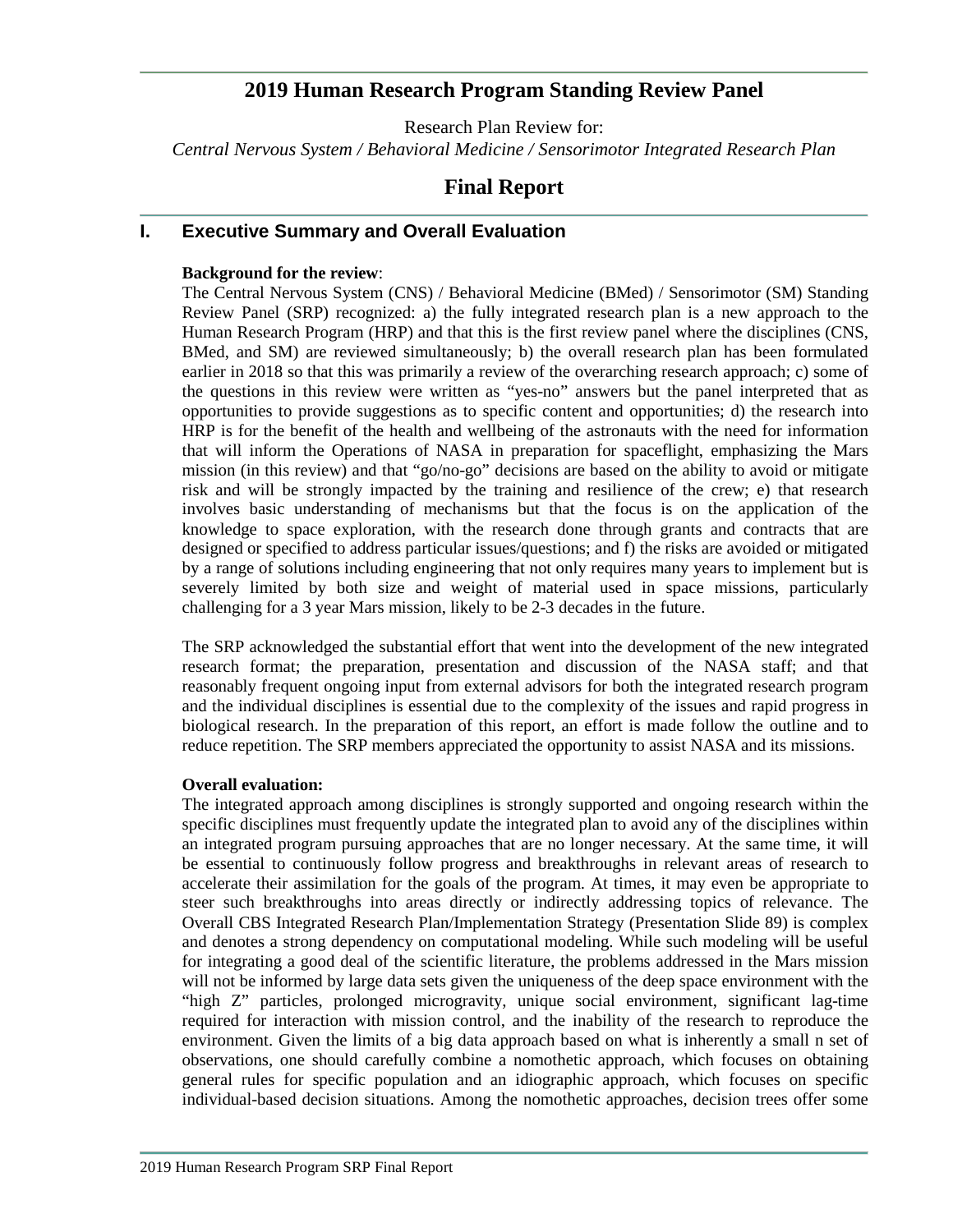advantages over other machine learning tools because they codify specific decision variables that minimize future risks.

This is fully compatible with current "Clinical Decision Support" for healthcare. The Overall Implementation Portfolio Schedule includes 6 areas of Research Emphasis and extends to FY 31. Information, knowledge, technology, and mission timeline may dramatically change in that time. The research questions and objectives should be clearly reviewed and defined over reasonable increments, such as 4-5 years, timelines that are generally appropriate for research grants. It is recognized that the goals of NASA may change based on the policy of the extant administration, however, with the current inevitability of deep space exploration and the competition/collaboration among nations, the *human research for deep space missions must be sustained* given the need for continuity in research and the predictable loss of progress from starting and stopping essential research themes.

Astronaut performance will be based on serial selection criteria (decision-tree with various gates). With the complexity of human biology and the genetic–to-phenotypic performance dependent on the life-long environment and resilience, using a "precision medicine" approach to selection will be difficult. Nonetheless, both obvious traits such as gender and certain genetic predispositions that can be defined (e.g., possibly DNA damage response or cellular response to the deep space radiation environment) would be reasonable to take into consideration, recognizing that precision medicine has shown that most medical conditions are based on a relatively large number of multiple minor-impact factors. Emerging knowledge of brain development and function, such as the moduleand-node models of brain function and the ability to monitor brain functional capacity, to some extent, by functional magnetic resonance imaging (MRI) and electroencephalogram (EEG) provides a significant impact on which to map CBS effects. The long-term (years- decades) biological effect of the space radiation on individual cells and tissues is not necessarily predictable from short and medium term (years) data and such experiments are difficult to do. Therefore, new concepts should be developed informed by the ongoing revolution in our understanding of the molecular processes underpinning the response of cells to ionizing radiation – particularly high-Z particles. That the NASA Space Radiation Laboratory (NSRL) at Brookhaven National Laboratories (BNL) is now operational will allow for improved assessment of cell fate given the likelihood of multiple "hits" to a cell from different particles. Although it may take years to understand the underlying mechanisms and the potential for cell recovery, such knowledge will be essential for the informed quantification of permanent injury that might lead to radiation-induced cell death or cancer, particularly in stem cells. At the same time this knowledge is likely to inform approaches for countermeasures. It is important to point out in this context that this reasoning applies to tissues beyond CBS and is therefore worth defining.

Defining the specific experiments will require thorough analysis of results obtained, however, clearly defining the research conditions and procedures is critical to be able to combine or compare results from different laboratories. The experiments should focus on the likely conditions encountered and the somewhat empirical use of medical countermeasures, however, some degree of bracketing the conditions with higher albeit unlikely conditions to be encountered can provide important knowledge of mechanisms of damage and recovery. It is critical for the program directors to examine ongoing programs frequently to avoid blind alleys. On the other hand, when there are proposed mechanisms of action such as inflammation, studies using existing anti-inflammatory agents should be evaluated early on to help guide mechanistic and countermeasure research.

The Performance Outcome Level (POL) will be influenced by the interpersonal properties of the team. The psychological impacts of space travel and team effects on individual and group outcome as investigated in the human exploration research analog (HERA) will be critical. The individual functional assays as have been done by the astronauts in space and on return to Earth and the time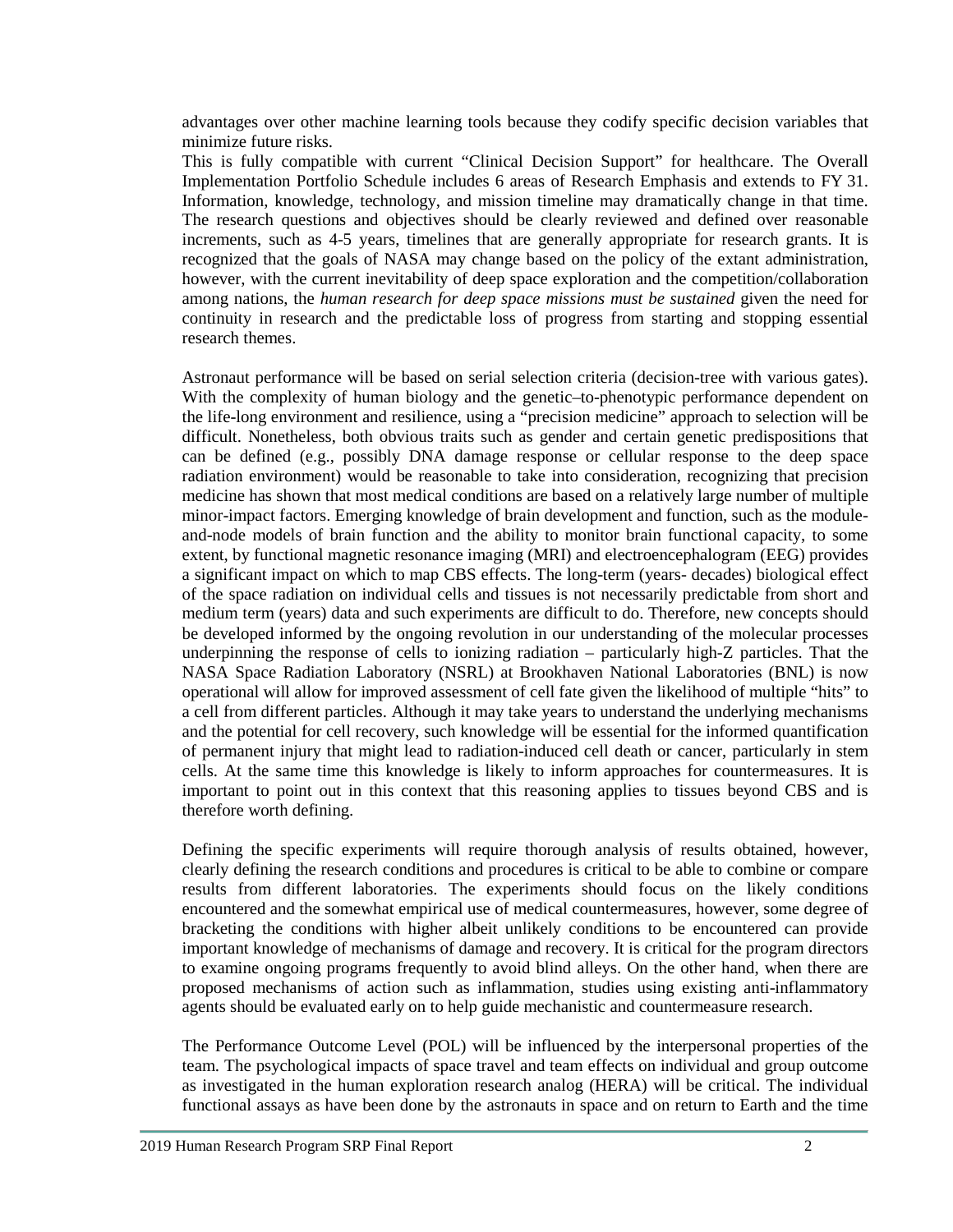course for resolution of functional decline will be useful for assessing POLs. Recognizing that Central Nervous System (CNS) and sensorimotor (SM) functions are interactive makes it important to have diagnostic tools available during the Mars mission (e.g., EEG or variants, or other imaging tests). These will be among the useful biomarkers that will likely include blood tests (very low volume "chip assays") and other activity/attitude measures available with monitoring devices. Biomarkers are best understood with serial measurements; a single time point may not predict outcome. Ongoing biomarker and radiation mitigation research for whole body exposure being conducted by National Institute of Allergy and Infectious Diseases (NIAID), Biomedical Advanced Research and Development Authority (BARDA) and Department of Defense (DoD) can help inform NASA, and communication with these agencies is essential.

Since many of the issues are related to absence of gravity, engineering strategies to provide exposure to artificial gravity for the appropriate amount (0.4G proposed) and time might mitigate or prevent many of the anticipated problems. Recognizing from the discussion that this has been considered in the past, this may be a reasonable time to reopen the discussion given the long duration of the Mars mission and the requirement to change gravity and function promptly upon attaining a Mars landing.

# **II. Review of the Research Plan for the Central Nervous System (CNS) / Behavioral Medicine (BMed) / Sensorimotor (SM) Integrated Research Plan**

- 1. a) Assess if the CBS Integrated Research Plan represents a transdisciplinary approach that fully integrates the three CBS (CNS, BMed, and SM) disciplinary approaches with respect to the spaceflight environment (which includes, but is not limited to: space radiation, altered gravity, isolation and confinement, that may synergistically interact to increase risk to a crew by negatively impacting their health and performance)
	- The SRP strongly endorses an integrated research approach. It is critical to review progress in the individual disciplines and their integration sufficiently frequently and with sufficient expertise. These need not be overly formal reviews but rather updates to incorporate new findings, methods and interactions, and avoid extending work in areas that end up being less relevant to the integrated solution as research results accrue.
	- The importance of behavioral processes and interpersonal relationships as investigated by HERA should be emphasized more. That results of psychological research are harder to convey is understood, however, this was felt to be the weakest part of the program as presented. Given that selection process and resilience of astronauts is extraordinary, it is likely that there are options to train the way out of failure as a form of countermeasure.
	- Given the focus of the research is ultimately on operational performance, it is critical to more clearly define endpoints and integrate endpoints with mission deadlines. While a Mars mission is the focus, other space explorations are considered so that intermediate steps for longer-term missions must be clearly defined as they can be assessed in shorterterm missions (i.e., identify 4 years. vs 20 years. questions). Where decisions are go/no-go, using a decision tree may ultimately be the approach by which to support/direct research and assemble results. Moving forward, deliverables need to be clearly defined and classified as research- and task-oriented programs. This may mean that mechanistic studies are less important than maximizing the use of data available to reach an operational standard. Furthermore, attempting to estimate overall risk to human health for a mission is difficult in that the data sets are limited in size and error bars for risk estimates are large.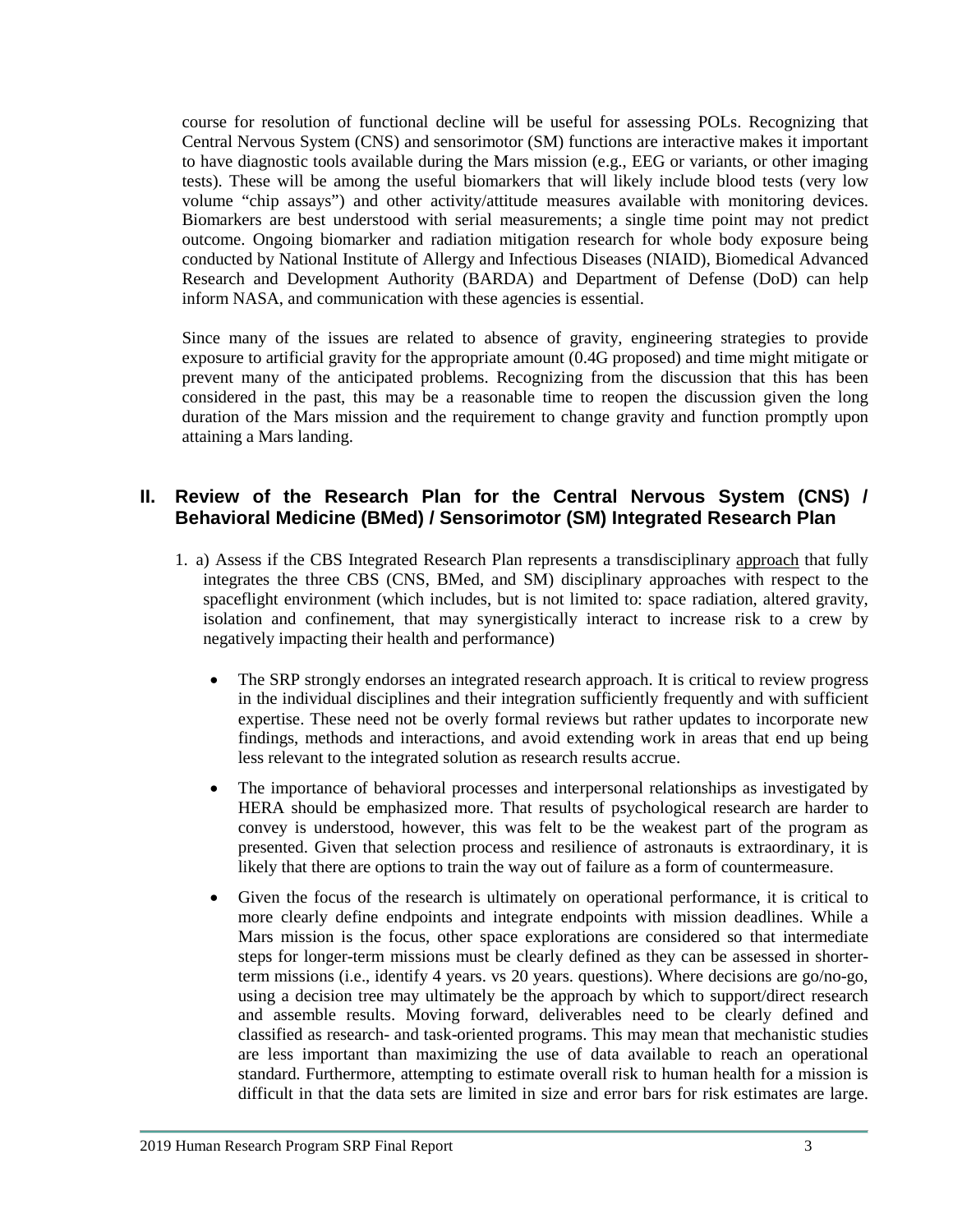While risk estimates are used in policy, a decision-tree approach is more practical for operational decisions.

- The panel recommends development of a plan to assure overall data collection and management. If those who need the data cannot go back and access it, then the usefulness is too limited. Access to fundamental data leads to firm conclusions.
- Highly successful astronauts might help establish benchmarks for performance.

b) Assess how well the CBS Integrated Research Plan provides strategies to characterize and mitigate the three related risks via countermeasures.

- A precision medicine approach would break this into dozens of interacting issues. The emphasis on precision medicine may be overdone given the limited data set to determine POLs and permissible exposure levels (PELs) and the limited applicability of precision medicine to date.
- A question to consider is how to attack CBS integrated effects in a general way (e.g., artificial gravity solves much of microgravity effects). If radiation reduces efficacy of recovery mechanisms, prevent both insults as much as possible. Artificial gravity does not have to be 1 G, 0.4 G may be sufficient (Harris *et al.*, PLoS One, 2014).
- A more strategic approach to countermeasure development is needed. The specifics of the computational approach (Slides 74-78 pf the Presentation) are unclear. It is helpful to identify large classes of countermeasures (e.g., nutritional, pharmaceutical, nutraceutical, behavioral) and to test some empirically before extensive investment in mechanisms, (e.g., anti-inflammatory agents).
- Increase liaison between scientists working on doing radiation countermeasures for other areas, such as nuclear/radiological emergencies (BARDA, NIAID).
- 2. Does the rationale and evidence provided in the review materials support the scientific approach to characterize and mitigate the CBS risks?
	- Yes, in general, recognizing that this is a nascent research plan. The Problem Statement summarized the problem at a fairly high level with the data available from the different disciplines (C, B, S) not discussed in detail. The CBS Integrated Research Plan/Implementation Strategy (Slide 89 of the Presentation) included a reasonable range of categories (various boxes). As noted, the dependence on big data and unspecified computational modeling may not be very productive given the uniqueness of the problem for prolonged spaceflight on a Mars mission.
	- Studying the interaction of risks is critical, as recognized in the adaptation of an integrated research plan. For example, social interaction can be tested along with another insult. Single discipline data should be studied further, particularly long-term data available from studies such as non-Human primates (NHP) survivors from other research. This will provide some very long-term (many year) data on radiation effects including effects on cognition and aging. The NHP long-term survivor cohort at Wake Forest is a good example. Anatomical and biological (gene expression) data could be made available for brain tissues. While these are all photons and no high Z particles, which creates different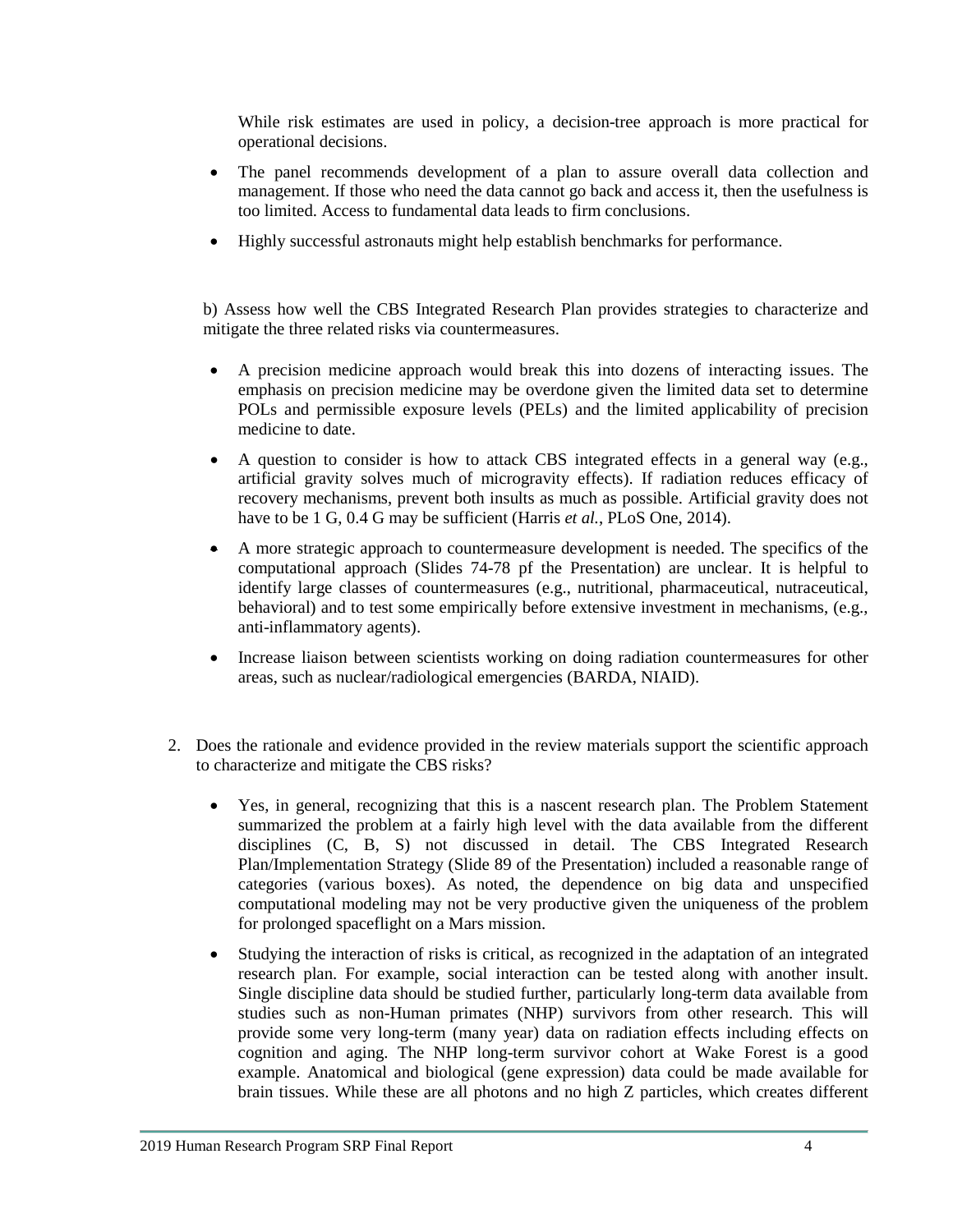cellular damage worth studying, there are a range of whole-body doses that can help define radiation effects on neural tissue (see Andrews *et al.*, 2017, 2018, 2019).

- GTEx (Genotype Tissue Expression Project) This national resource provides tissuespecific gene expression profiles for normal human subjects. This data base can provide observed differences between sexes provide a baseline for healthy individuals. This could be used to compare returning astronauts to baseline and provide explanation/interpretation to existing data from astronauts. Growing numbers of studies include genomic data that could be leveraged. Good controls are critical to most experiments and often the most difficult part of them.
- The complexity of the data from each of the disciplines and the need to understand combined effects should include grantees and other outside expertise where possible. Input from program is essential to enable research to be directed when appropriate and necessary. Functioning like cooperative agreements (NIH U01) grants with involvement of program officers facilitates integration.
- 3. Is the overarching research strategy (as represented in logic models and the sequence of research tasks and milestones) presented in the CBS Integrated Research Plan sufficient to characterize and mitigate the CBS risks?

*Reformulate question*: What aspect of the overarching research strategy (as represented in logic models and the sequence of research tasks and milestones) presented in the CBS Integrated Research Plan is sufficient to characterize and mitigate the CBS risks?

- This early in the program and with the complexity of the individual disciplines much less their interaction there are many unknown unknowns. Program leadership needs to circle back to these questions periodically to incorporate new data. The panel recommends every 2 years.
- A Fast-fail strategy is more advantageous for narrowing applicable science. Many countermeasures will fail, and this can be checked quickly. This needs to be emphasized rather than sustain basic science into areas that are shown to not be promising, recognizing that every basic science grant will argue applicability to countermeasures.
- Ongoing research by the Translational Research Institute for Space Health (TRISH) was not examined or reviewed. Leverage the TRISH portfolio for datamining. The HRP elements studied by TRISH need to be considered and directed as necessary by NASA including input from the Office of the Chief Health and Medical Officer (OCHMO).
- Recognized in the discussion with NASA staff: Managing the chart (CBS Integrated Research Plan/Implementation Strategy, slide 89) is very complex, such that an operator must check that the arrows are followed, and links are acknowledged at multiple levels. This includes identifying specific people responsible for different stages including handoffs when people leave (retirement, resignation, transfer, etc.) which is certain given the timeline extending to FY 31. Documentation is extensive and necessary for effective management of this large-scale effort.
- Ultimately, HRP-generated experimental information is necessary for operational decisionmaking. Consider both operational implementation and occasional collaborative exercises between HRP and Operations for understanding how the information will actually be used and to help ensure the charts and strategies are relevant and useful.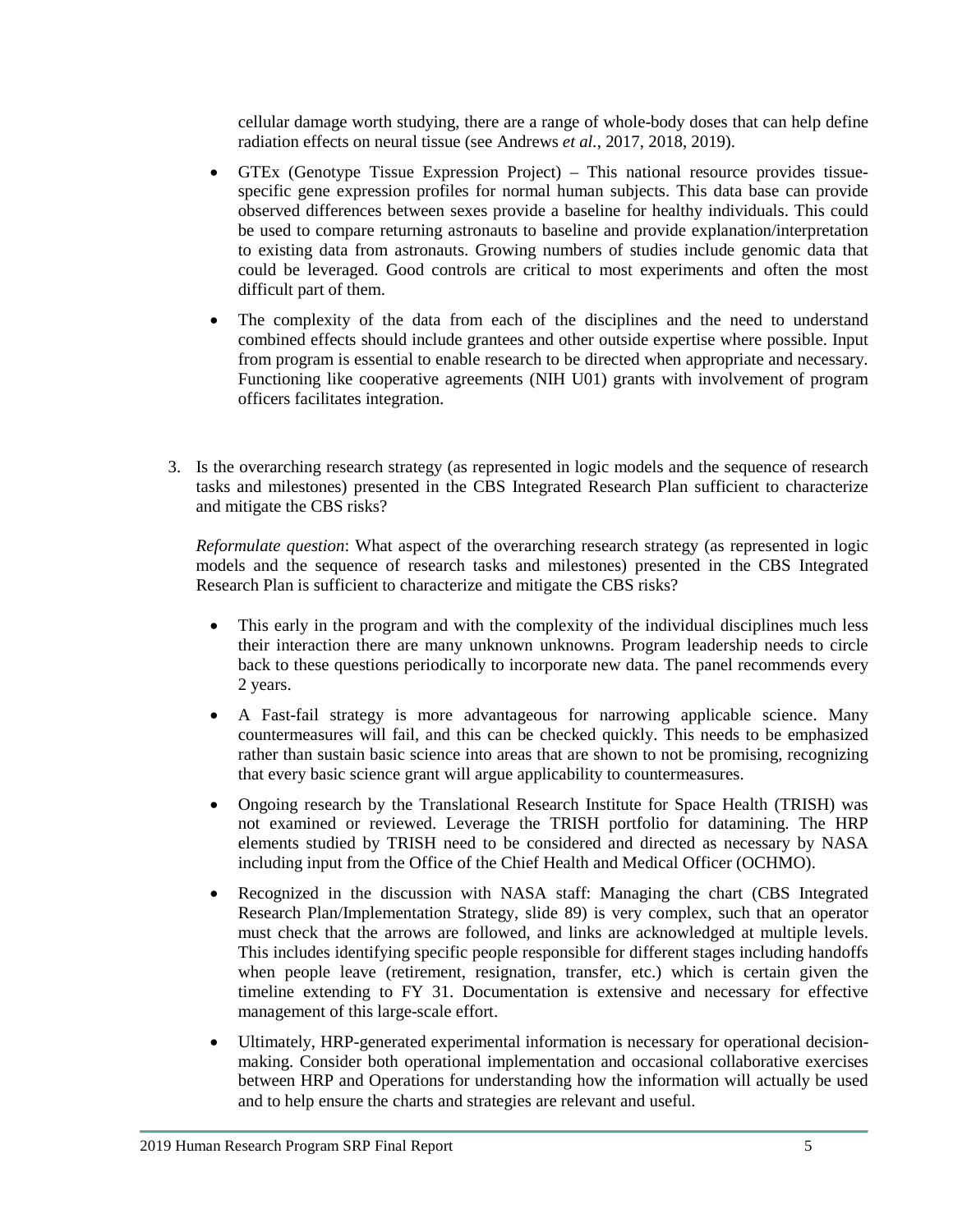- Regular meetings of program leadership and NASA-funded scientists are necessary for communicating results and modifying strategic direction. The overarching plan (CBS Integrated Research Plan/Implementation Strategy, slide 89) is a living document, so an annual iterative process with ad hoc interventions by program administrators would be necessary to refine and, in some cases, end unproductive avenues of research.
- 4. The review materials document the following research areas and techniques. Are the research techniques and the strategy for their use, presented in the CBS Integrated Research Plan, appropriate for identifying impacts to human health and performance in support of spaceflight exploration and developing countermeasures?
	- a. Translation of animal results to humans
		- More studies are needed using NHP data, whether studies are done by NASA or others. NHP brain characteristics are fundamentally different from those of rodents and much more similar to humans. In primates, the white matter (indicating connectivity) comprises a higher proportion of the brain volume  $(\sim 40\%$  versus  $\sim 10\%$  in rodents). Interconnections between brain regions distinguish primates (including humans) from rodents.
		- The Wake Forest Radiation Survivor Cohort hosts long-term studies of irradiated animals (1-8.5 Gy, not high-Z, however); this resource should be leveraged.
		- The CBS program needs to understand the relationship between phenotypes in humans and rodents. Cellular damage likely involves conserved mechanisms, but organismal function is more difficult to model. Defining phenotypes for different species is critical.
		- The program should seek to understand phenotypes in terms of how they affect the validity of human translation. Blood pressure is an example of where such differences exist between species at an organism level.
		- Treatments need to be standardized, especially for difficult-to-quantify effectors.
		- Countermeasures must consider differences in microbiome, metabolism, etc. if implemented in animals.
		- As possible, strictly define control conditions for future studies. Standardize control conditions sufficiently and include controls in experiments by different labs to enhance comparison of data.
		- A challenge is that given the timeline, there is little room for mistakes and confounding of batch analysis with differences.
		- Understanding orthologous relationships between species and between different mouse strains is important. Jackson Labs works hard at this and can help; outreach and use of their expertise is recommended.
		- The Cambridge Neuropsychological Test Automated Battery (CANTAB) was explicitly developed to examine cognitive constructs translationally. Thus, the dysfunctions observed in rodents can be examine with the same tests to determine whether the same dysfunctions can be seen in humans. This platform is recommended.
		- Cage size is a variable for exploration; This can be considered an analogous environmental variable to the crowded condition in space.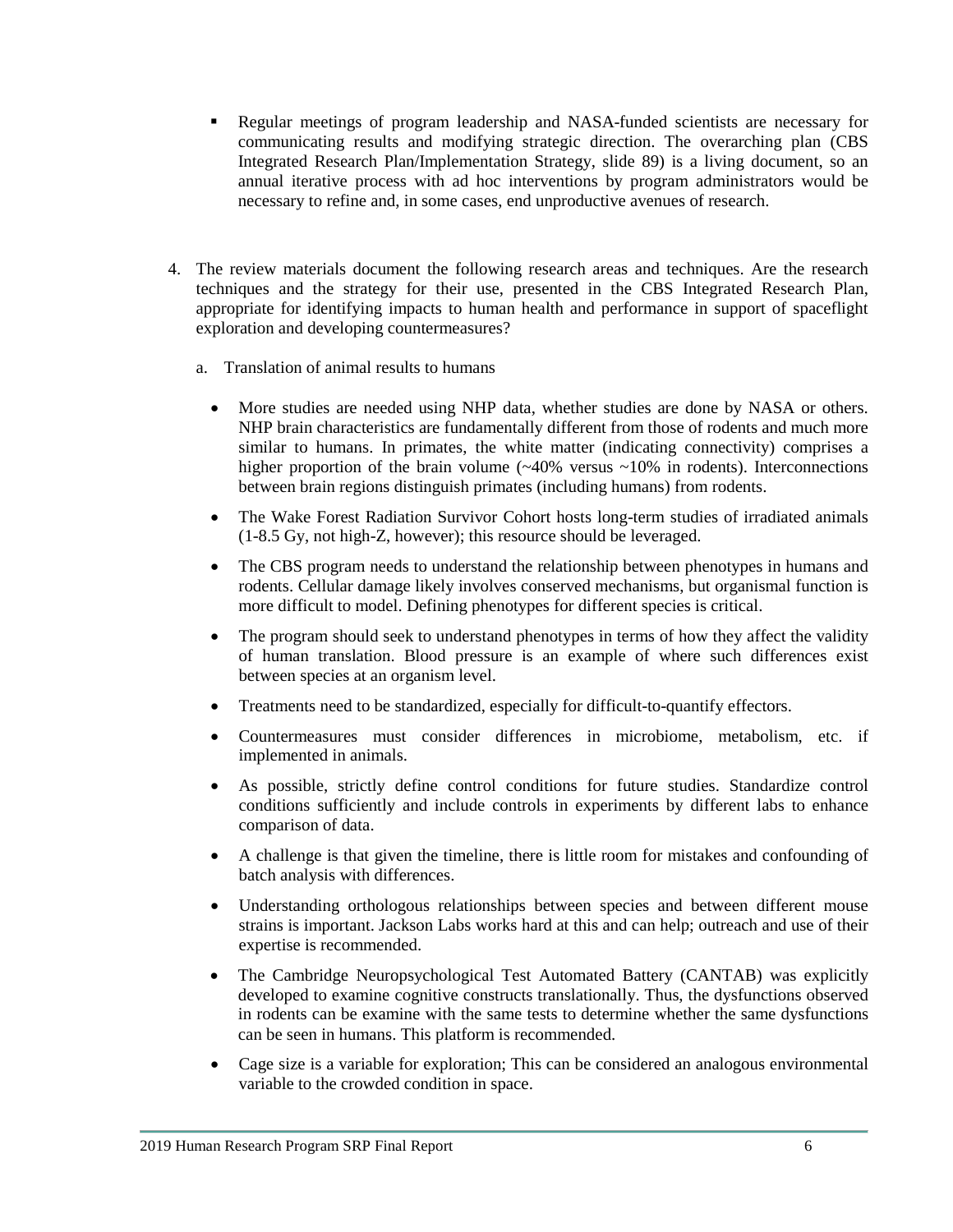- There are many reasons to be cautious when extrapolating from studies of rodent social behavior to humans.
- Isolation paradigms exist for rodents. However, species differences must be considered. For example, the mice do better alone and tend to fight when placed in groups, but rats are more social and become stressed and behaviorally abnormal when housed alone. Programmatic planning and project reviews need to keep in mind the best rodent model to use.
- Isolation is not a good term for what is going on in a spacecraft. Humans are susceptible to global deprivation rather than true isolation, which is the implementation strategy in rodents. Humans may be socially disconnected, but not truly isolated during space missions.
- Evidence on gender differences is described. Age range needs a similar approach. The risks and outcomes may have age-related effects. The rodent ages studied need to model the closest approximation of astronaut age; the CBS is aware that this is currently not the case, rodents are much younger on a relative life scale, and at that young age are more likely to have neuronal proliferation/repair, as compared to less regeneration in adults.
- b. Data-mining efforts in biomarkers relevant to these risks (more on specific biomarkers in "4.e")
	- The panel interpreted this term as datamining of *markers from the literature*. The datamining term, used often, does not speak to the level or rigor involved. Weight of evidence assessments should take into consideration the level of rigor and reproducibility; quality of the work should be a weighting factor.
	- We encourage the effort to move investigational lab biomarkers to practical spaceflight applications. Such studies may be difficult to implement, and may produce contradictory results (endpoint differences, batch effects, etc.).
	- Biomarker studies must be reproducible. The same data and the same software (for algorithms) should be able to be applied by anyone to produce the same output.
	- To use biomarkers when making predictions in humans requires a higher level of scrutiny than lab use.
	- Data and underlying software code must be open source and available.
	- Human Subjects Protection issues need to be resolved.
	- Biomarkers must be robust. Independent data sets should be replicable for individual biomarkers.
	- The analytic approaches taken should avoid overfitting limited data.
	- Combined assessment of multiple biomarkers is suggested.
	- Validation of biomarkers in a clinical trial would be ideal but this is probably not feasible, so the CBS plan should incorporate independent validation of biomarkers, using an investigator/lab independent of the initial investigator to validate. The program should be clear that this is not an indictment of original PI, but rather a requirement for a higher standard of validation.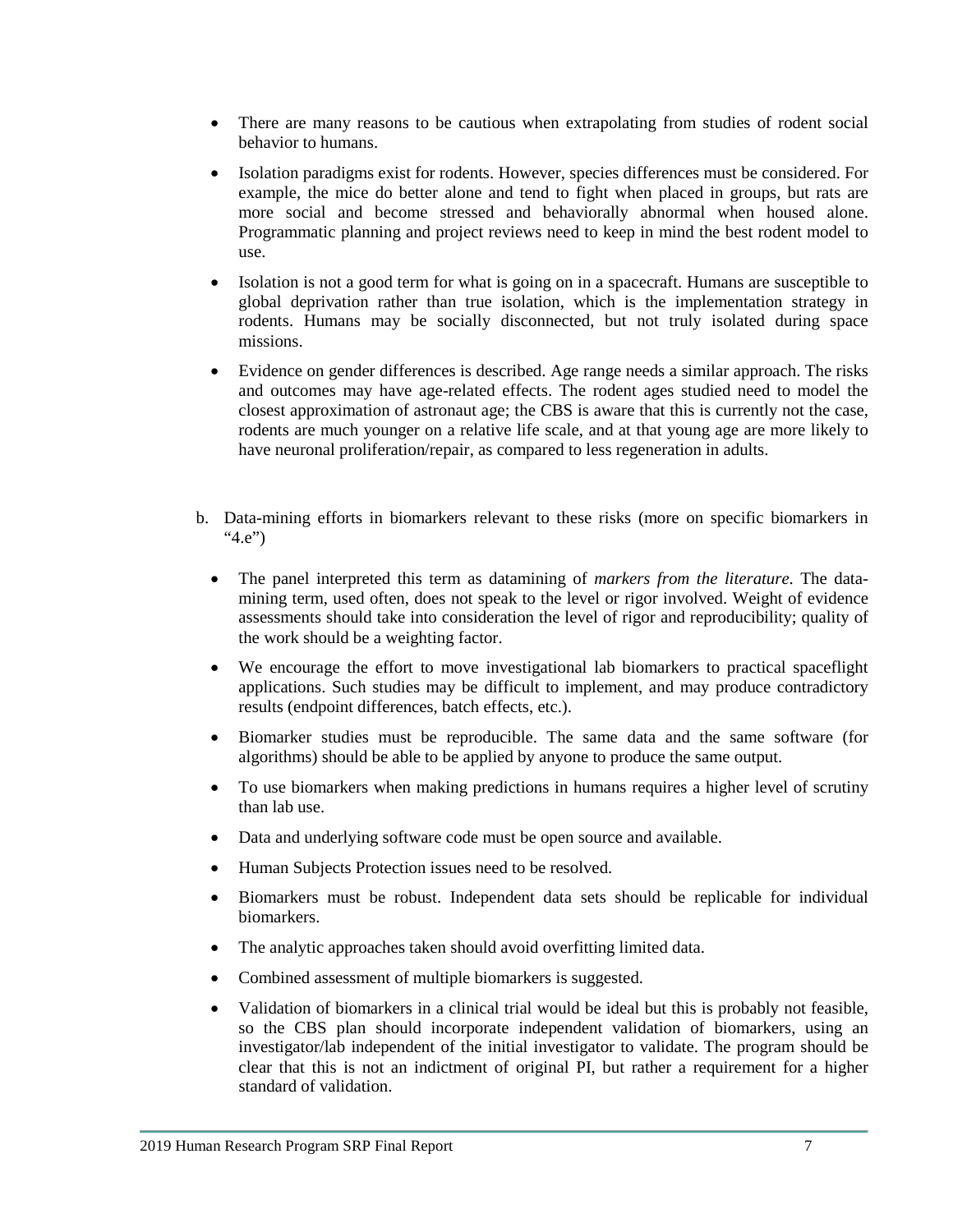- There is a need for a repository for raw data on biomarkers. Existing databases such as the National Center for Biotechnology Information (NCBI) [\(https://www.ncbi.nlm.nih.gov\)](https://www.ncbi.nlm.nih.gov/) or the European Bioinformatics Institute (EBI) [\(https://www.ebi.ac.uk\)](https://www.ebi.ac.uk/) and other public databases should be leveraged.
- Analytic strategies and code used for analysis of biomarkers should be publicly available for scrutiny and use by multiple labs; the panel recommends use of GitHub [\(https://github.com\)](https://github.com/). Before moving the use of biomarkers to operations, code review and validation should be performed.
- c. Identification of common brain performance pathways
	- Performance in one area may not be correlated with performance elsewhere. For example, working memory effects may not correlate with reaction times. Diseases exist where some performance outcomes are affected much more than others. Assumption of common brain performance pathways needs to be thoroughly examined. There is likely to be more than one test needed to develop an integrated measure of performance. This is confirmed in the provided materials but should be emphasized.
	- New approaches such as Neurite Orientation Dispersion and Density Imaging (NODDI) and modular approaches to brain interconnectivity should be explored (e.g. Farhani *et al.*, 2019; Hilger *et al.*, 2017).
	- The program needs to define pathways of interest (salience, executive control, default mode). Measures can be further parsed. Network-level correlative approaches are encouraged, for example approaches such as those used by the Bassett lab at the University of Pennsylvania (see Sizemore *et al.*, 2019).
- d. Operational performance domains
	- Awareness exists in the literature of the severity of the problem, especially with SM.
	- Operational assessments have been better defined for the transition to space, and less so upon landing for SM. Currently it is clear that astronauts need assistance with adaptation to post-flight SM impairment, and in the setting of a long mission and landing on Mars with its 0.38 G this problem will be greater; this problem should be addressed.
	- A portfolio imbalance is evident in the plan. Data presented show a paucity of SM studies early in the plan; given the known importance of this element of the CBS integration, more work should be done in this domain to avoid the risk of having to repeat studies later.
	- Consideration should be given to possible sex differences in how the various risks and their interactions might affect males and females differently (as described in the 2011 NASA Decadal Survey, "Recapturing a Future for Space Exploration: Life and Physical Sciences for a New Era"). Previous research has addressed much, but presently may require additional attention.
	- The synergistic effect curve on Slide 95 seems to underestimate the peaks in SM effects and the effect on total risk. Need to consider if recovery is the same as expected for SM.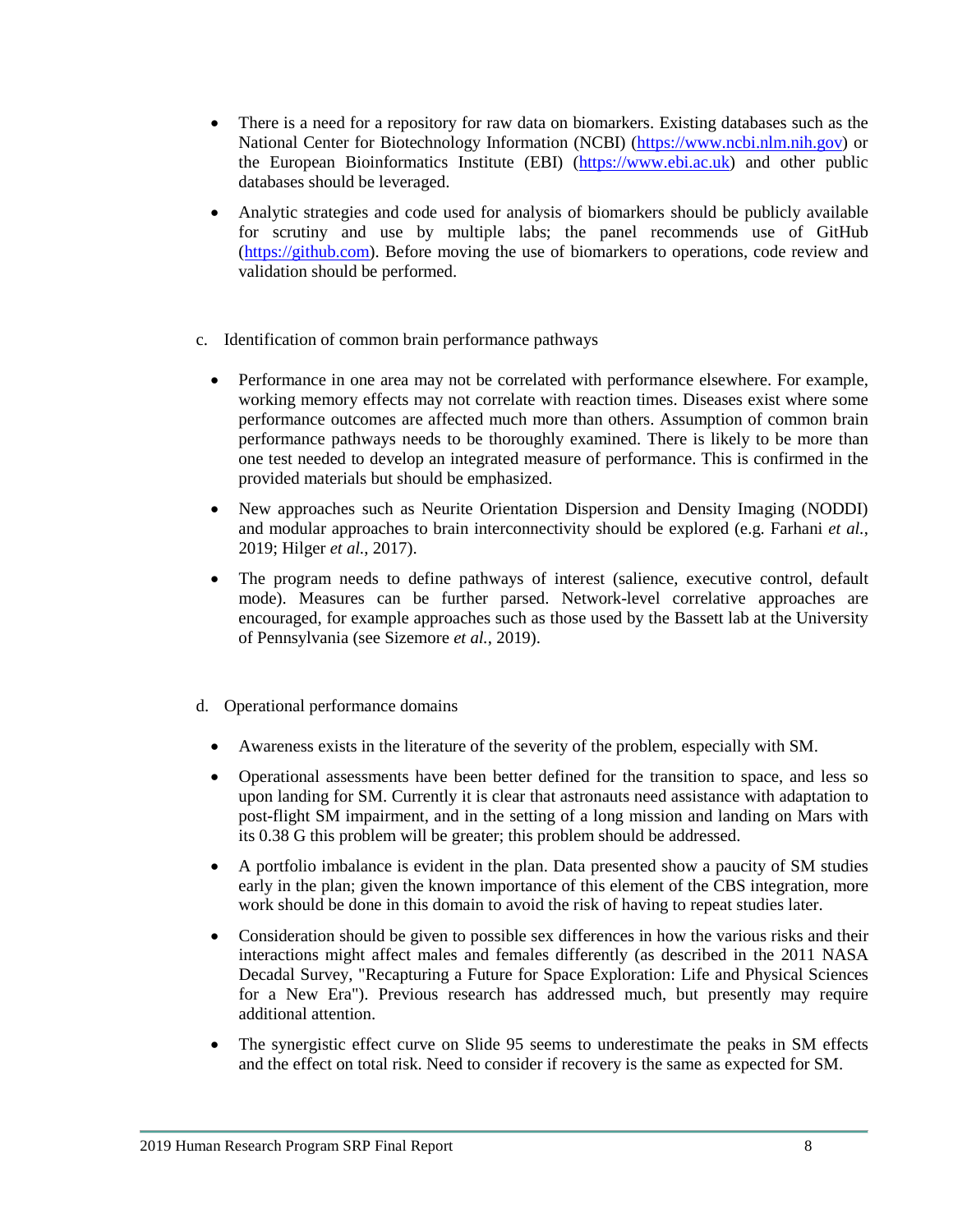The total risk may be greater, for example:



- The only venue for true experimental confirmation of synergistic effects is space. Projects on the International Space Station (ISS) that can address this should be given priority.
- e. Identification and monitoring of actionable biomarkers
	- The panel recommends study of performance surrogates in spaceflight and seeking feedback on what can actually be measured in space.
	- The panel recommends framing this question to include operational biomarkers in addition to blood- or laboratory-based biomarkers.
	- Imaging (video monitoring) "biomarkers" of crew behavior and other assessments of individual's performance may be useful. We recognize that crew member privacy must be respected, but this is an untapped data stream.
	- Validation is essential; the panel recommends seeking further guidance on appropriate studies.

For blood-based radiation biomarkers the following apply:

- BARDA and NIAID have spent a lot of time on this already for whole body exposure. The panel recommends outreach to these groups in order to leverage existing information.
- Although BARDA and NIAID work does not include particle exposures, some principles may be similar enough to build on x-ray and neutron work.
- Some newer markers may be better conserved across species (for example microRNAs), when compared to protein biomarkers. Cross-validation is required.
- Interspecies work from mice to guinea pigs to NHP to humans can provide positive and negative controls.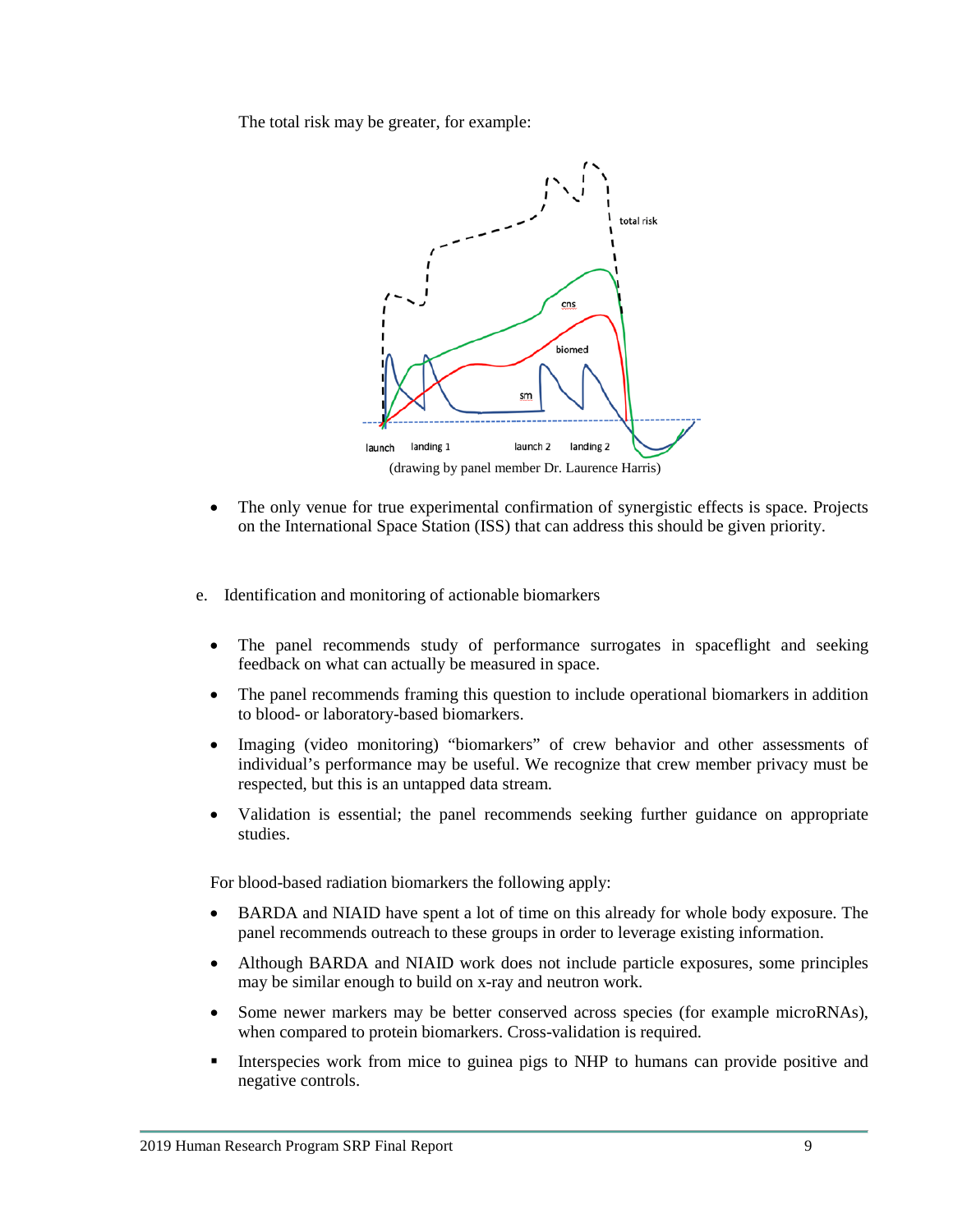- Some analytes routinely acquired (e.g., in a typical clinical pathology panel) do not change in the context of anticipated CBS exposures, and so can be used as a benchmark against which to compare more radiation- or stress-responsive outcomes. Look at all markers across the board and use a computer-generated decision tree to estimate dose. Also, single time points may be misleading; look for patterns over time.
- Studies of the effects of microbeams are useful for looking at effects on single cells and allow the study of the effects of high Z particles (e.g., Columbia microbeam irradiator).
- Proton research should be of interest for CBS. Many medical centers do this so some biomarkers may possibly be used to assess high focal linear energy transfer (LET) exposures through experimental use of the Bragg peak effect, as a model of high-LET GCR exposure.
- f. Computational modeling
	- The term is vague as presented. The CBS program needs to carefully define the modeling in context. Laboratory studies use modeling to develop hypotheses or countermeasures. The type of model varies widely according to the data and question being asked.
	- It seems at the moment that there is a lot of data and something needs to be done with it; funding for review and analysis of extant datasets is recommended.
	- Modelling approaches should go beyond categorization and data management, to seek conclusions that have real-world applicability.
	- In-flight computational models are more akin to clinical support. Machine learning tools might be useful. Image recognition may be useful.
	- The approach needs to be more specific in model types. Defining end goal of models (use cases) will help. Then work backwards to identify what is appropriate to reach those goals. Overly optimistic interpretation of what computational models can tell the program.
	- Ensure integrity of methods. Make all code available publicly.
	- Idiographic and nomothetic approaches should both be considered. The idiographic emphasizes the subjective and unique experience of an individual, whereas the nomothetic approach studies the numerical and statistical side to draw universal conclusions. There are different experimental designs that are aimed to examine nomothetic versus idiographic aspects. In particular, n of 1 studies have been conducted to examine individually specific factors (Lillie *et al.*, 2011).
	- For statistical learning models, generally one needs large numbers. Numbers will always be limited for CBS, even with external validations outside of NASA (usually only 20-50 people). The CBS should stay grounded in what computational models may be able to accomplish for future planning. There is now evidence from several large-scale behavioral studies such as the UK Biobank, the Adolescent Behavior Cognitive Development Study, and the Human Connectome Project that behavioral models generated by different biological variables only account for a small percent of the observed variance (typically around 10%). This means that computational models will not be sufficiently specific to make individual level predictions and are therefore not useful for making go/no-go decisions. It will be important to shape the expectation as to what the precision of any computational model predicting behavior (or decision-making) can be at this point in time.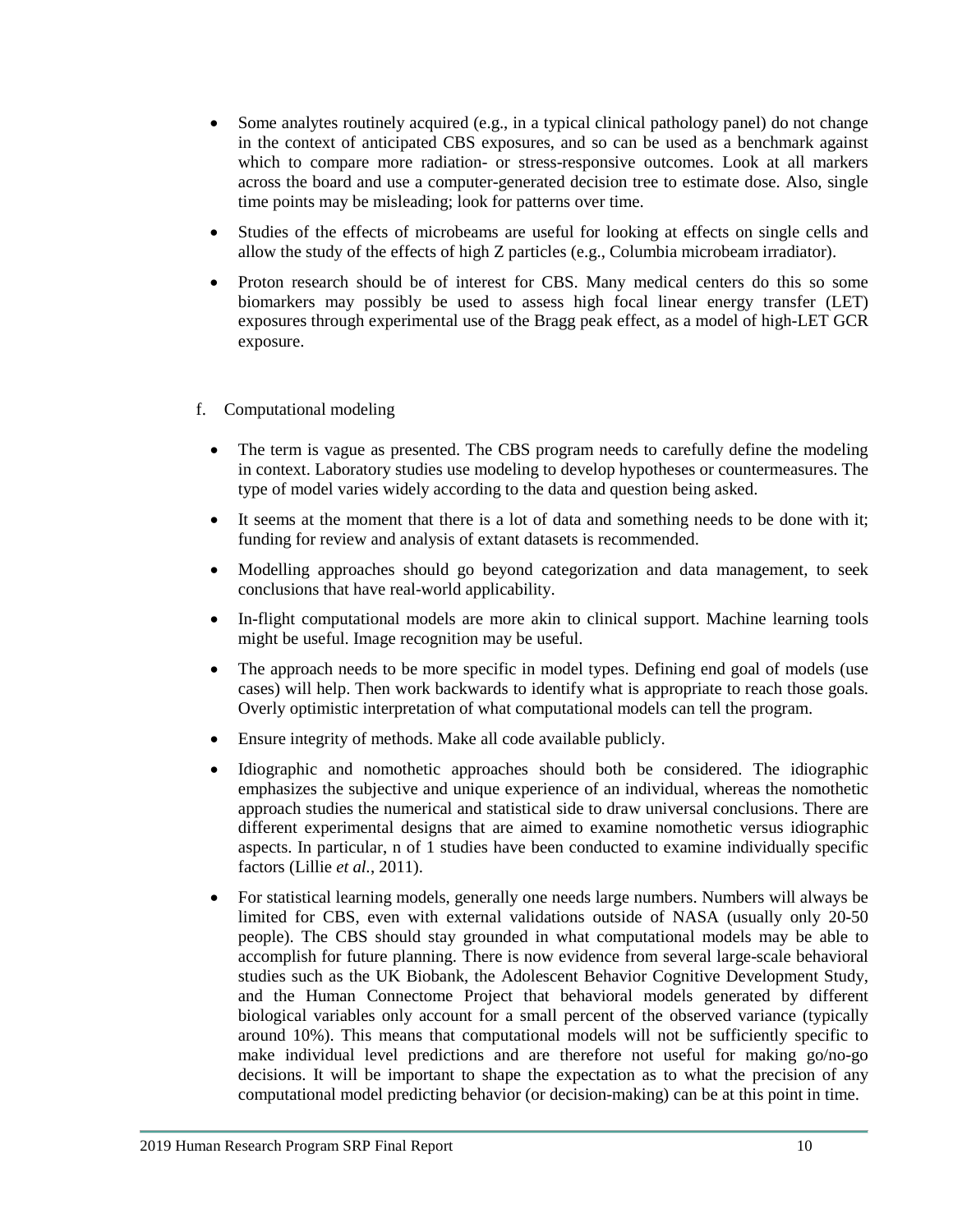- For additional perspective on sample size and effects predictions, see Paulus and Thompson, 2019; and Funder and Ozer, 2019.
- Image data may help (analysis of existing video which may allow analysis of affect and task performance data). Simulations may be helpful, and an abundance of video data concerning participant interaction is at hand. HERA, for example, has already provided an enormous amount of data. Need to leverage the massive datasets for small cohorts.
- Given the low numbers of individuals available for study, longitudinal n-of-1 studies may be of value.
- g. Development/adaptation of CBS Integrated Research Plan risk-based Performance Outcome Levels (POLs) and Permissible Exposure Limits (PELs).
	- The panel affirms the value of the key parameters being studied, but since they are highly variable, how can they be quantitatively assessed for a combined insult? POLs and PELs seem loosely defined within the integrated program. Their importance in controlling the mission is understood but the details will obviously be critical.
	- The CBS program and other groups within the NASA framework have some control over the definition of expected performance outcome levels. How do these POLs and PELs interact for different risks in CBS?
	- The panel suggests more detail is needed regarding the POL parameters in the context of combined CB&S insults. What elements of performance are most critical? What are the thresholds for concern? The panel suggests developing item banks to make up scale including granular elements defining a POL, for example the use of psychomotor vigilance tasks (PVT).
	- The panel recommends that the CBS cannot rely solely on computational models for determination of POL and PEL limits, since these are generally expressed as independent maxima and minima which will almost certainly shift unpredictably when the risks are considered together.
	- Different effects from various CBS risks are on different timescales (recovery may be also). Considerations of temporal relationships need to be incorporated.
- h. Countermeasure development
	- The panel notes that countermeasures to address specific brain states are not evident and recognizes this is early in the process.
	- Inflammation is likely to be a relatively easy target for the development of countermeasures, and also may serve as a broad biomarker for multiple domains of impairment across the CBS integrative approach. We recommend that some empirical studies using anti-inflammatories may speed up assessment and mitigation strategies.
	- Artificial gravity or additional visual or tactile cues to gravity/orientation are fields of interest.
	- Training should be considered a countermeasure. Artificial gravity would be providing training for expected gravity levels on Mars.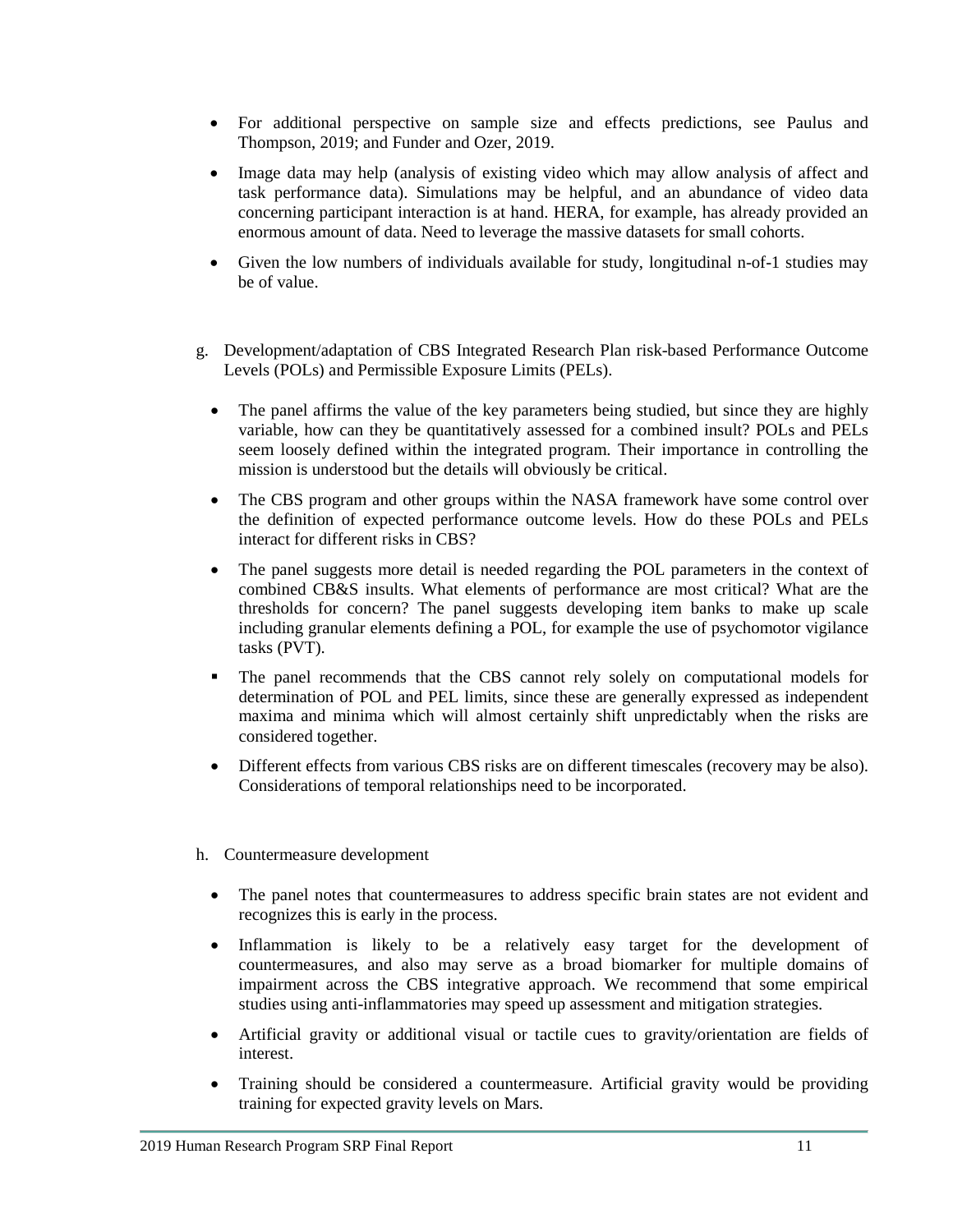- Countermeasure development seems to start in 2021; the panel recommends that empirical research should start sooner.
- A detailed literature review is recommended to know state of the art for countermeasures in this realm; the review materials presented from 2016 were very helpful and informative, but should be updated.
- Nutritional supplements and antioxidants need to be better defined/organized. Classes of supplements or treatments should be defined (growth factors, cytokines, etc.).
- Newer therapies (e.g., cellular based) should be considered.
- For confinement, a reasonable countermeasure might be supplying a virtual reality (VR) simulation of freedom. Such an intervention might work well, by providing a break. But VR might also be frustrating as astronauts re-emerge and face their prevailing reality, which does inevitably include confinement. Cycling between virtual freedom and actual confinement may produce unexpected effects, and having some basis to answer that question would be worthwhile.
- An alternative approach would be to study how individuals accept confinement and come to terms with it, perhaps drawing on literatures regarding how people come to terms with adverse situations like confinement to bed, etc.
- The approaches of the Military Suicide Research Consortium should be considered [\(https://msrc.fsu.edu\)](https://msrc.fsu.edu/), particularly studies ongoing on reconnection. Principles of facilitating personal connections to family and social support mechanisms are of demonstrated value and will likely be of benefit in the setting of prolonged exploration missions.
- Cognitive/Vestibular interactions should be explored. The vestibular system influences the perception of "body ownership" and self, and this is an area of active research (Harris and Ferrè, 2017). Using electrical signals (galvanic vestibular stimulation: GVS), one can temporarily deactivate the vestibular signal and study its effects on the sense of body ownership. Removal of gravity and the effects of such treatment on self-identity may be of interest.
- Neuromodulation techniques are worth exploring, including transcranial magnetic stimulation (TMS) which produces neuronal firing, transcranial direct current stimulation (tDCS) which increases neuronal excitability (Nitschke and Paulus, 2001), and transcranial alternating current stimulation (tACS). These, if precisely applied, can stimulate specific parts of the brain and have anti-depressive effects. This is a rapidly developing field, with developing standards of safety (Bikson *et al.*, 2016), rigor and reproducibility (Bikson *et al.*, 2018).
- Although study of primate brain effects using high-Z exposures is difficult currently, archival materials may exist for which post-hoc pathologic studies may be possible.
- The panel recommends that the CBS consider the possibility of studying proton (and other ion) therapy patients for these combined risks. Meta-analysis may be useful.
- The panel recommends seeking autopsies to study the brains of astronauts who have traveled beyond low-earth orbit. A useful model could be the brain banks maintained by the national Alzheimer Disease Research Centers and other entities studying other brain diseases. These Centers have developed strategies for advance assessment, planning, acquisition, and study of brain effects after death (e.g. Munoz *et al.*, 2019).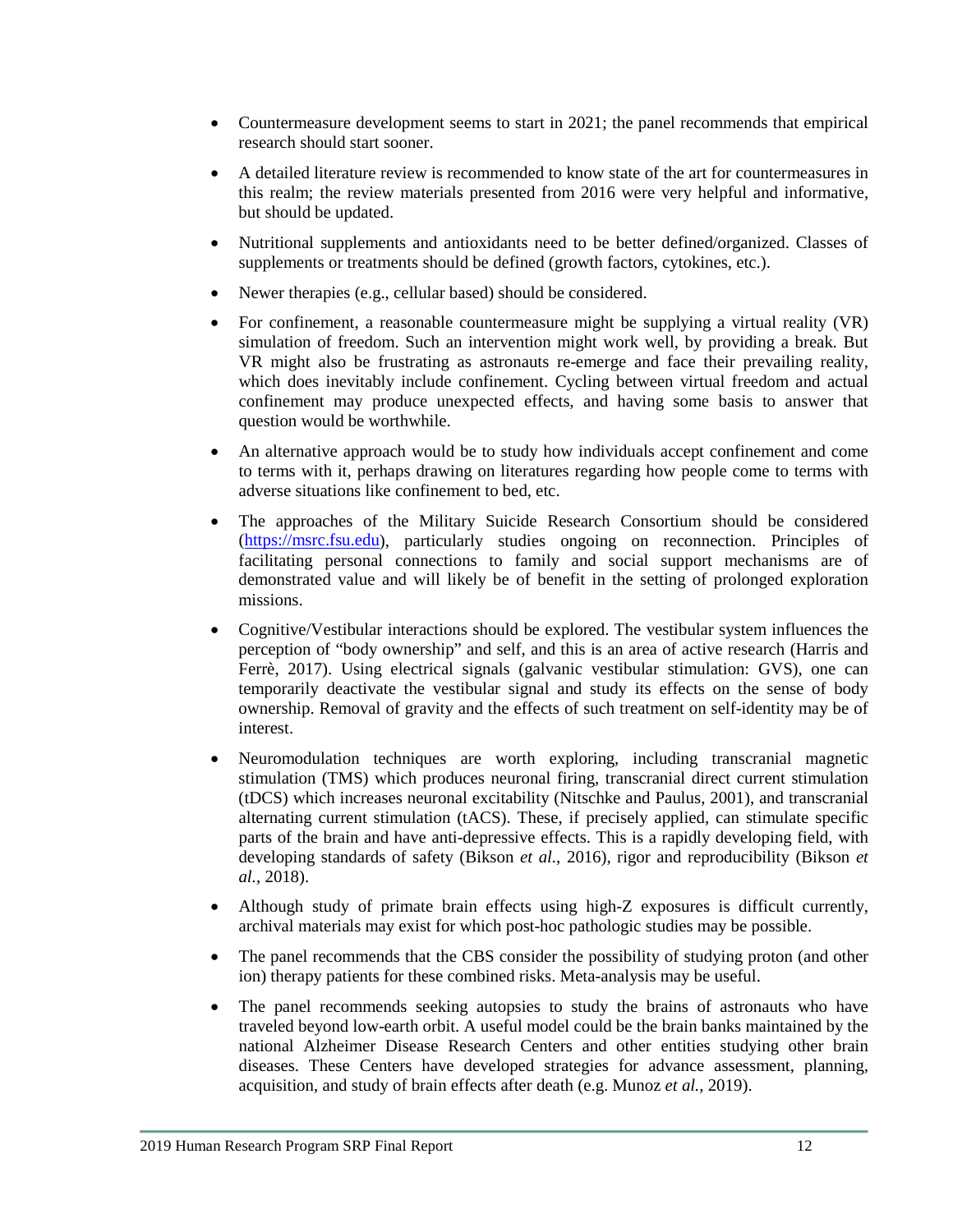- 5. Are the anticipated final deliverables (research products, end-state or final outcomes) appropriate and feasible to identify impacts to human health and performance in spaceflight?
	- The panel suggests additional clarity on what the intended deliverables are. Final deliverables (better termed 'applicable deliverables'?) may not be possible in the context of the need for interim outcomes. An iterative approach is needed, in order to be responsive to long-term needs while remaining flexible for short-term opportunities.
	- The panel suggests listing intermediate deliverables and milestones. A better description of checkpoints and when to give up pursuit of a particular approach is needed.
	- Some other threats outside the domain of the CBS integrative program are likely to also affect the risks under study. Therefore, it is critical to interface with other parts of program early on (e.g., cardiovascular/vestibular overlap, cardiovascular/CNS overlap).
	- Even in the presentation, it was not clear that deliverables are concrete enough to be appropriate and feasible. Moving to a decision tree based, flexible strategy is recommended.
	- The practicality of deliverables should be kept in mind. There is a separation between research goals and implementation that needs to be acknowledged.
- 6. Please comment on any important issues that are not covered in above, that the SRP would like to bring to the attention of the HRP Chief Scientist and/or the Elements.
	- Radiation effects on cognition and SM are relatively well-defined, but the panel recommends additional work regarding interactive effects of social/psychological influences and team dynamics, for example effects of (and on) aggressive/disruptive behavior.
	- Also, with respect to behavioral outcomes: Are there behavioral endpoints that would terminate a mission? What is the solution for complete dysfunction in personnel? What is the protocol for dealing with extreme behavior? This may be an area of interest and need, considering the likely cumulative effects of multiple risks and the uniqueness of a trip to Mars.
	- Need full autopsies of the brains of astronauts that have traveled beyond low-earth orbit (LEO) to understand documented changes in spaceflight.
	- Need to request permission from individuals and family early on to arrange as much data collection as the program can get after death or incapacitation of an astronaut. Approach should be formalized and justified.
	- May be able to incorporate comparison to other brain tissue insults due to radiation (e.g., medical).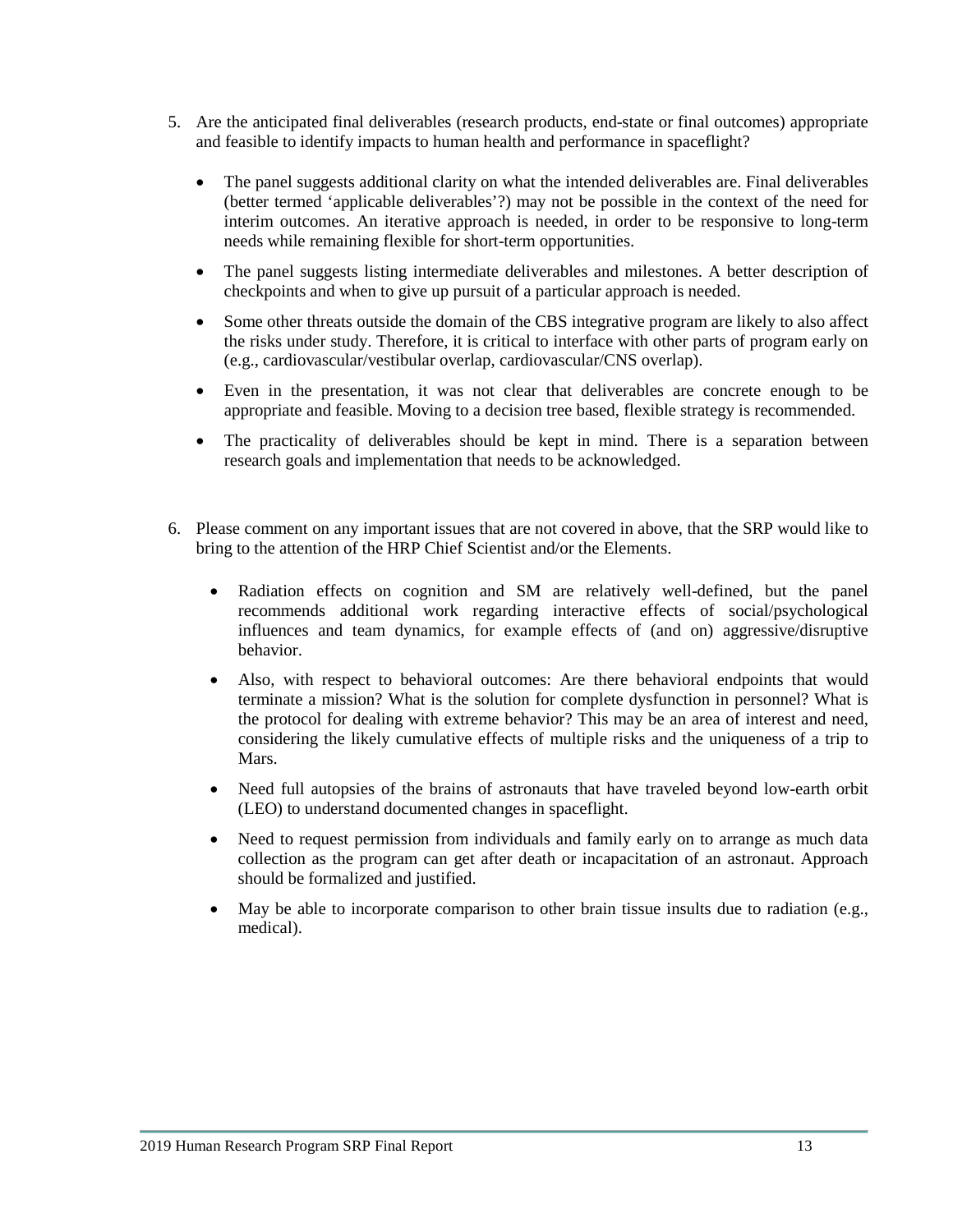### **References Cited:**

Andrews RN, Metheny-Barlow LJ, Peiffer AM, Hanbury DB, Tooze JA, Bourland JD, Hampson RE, Deadwyler SA, Cline JM. cerebrovascular remodeling and neuroinflammation is a late effect of radiation-induced brain injury in non-human primates. Radiat Res. 2017 May;187(5):599-611. doi: 10.1667/RR14616.1. Epub 2017 Mar 6. PubMed PMID: 28398880; PubMed Central PMCID: PMC5508216.

Andrews RN, Caudell DL, Metheny-Barlow LJ, Peiffer AM, Tooze JA, Bourland JD, Hampson RE, Deadwyler SA, Cline JM. Fibronectin produced by cerebral endothelial and vascular smooth muscle cells contributes to perivascular extracellular matrix in late-delayed radiation-induced brain injury. Radiat Res. 2018 Oct;190(4):361-373. doi: 10.1667/RR14961.1. Epub 2018 Jul 17. PubMed PMID: 30016219; PubMed Central PMCID: PMC6191839.

Andrews RN, Dugan GO, Peiffer AM, Hawkins GA, Hanbury DB, Bourland JD, Hampson RE, Deadwyler SA, Clinea [Cline] JM. White matter is the predilection site of late-delayed radiationinduced brain injury in non-human primates. Radiat Res. 2019 Mar;191(3):217-231. doi: 10.1667/RR15263.1. Epub 2019 Jan 29. PubMed PMID: 30694733; PubMed Central PMCID: PMC6422025.

Bikson M, Grossman P, Thomas C, Zannou AL, Jiang J, Adnan T, Mourdoukoutas AP, Kronberg G, Truong D, Boggio P, Brunoni AR, Charvet L, Fregni F, Fritsch B, Gillick B, Hamilton RH, Hampstead BM, Jankord R, Kirton A, Knotkova H, Liebetanz D, Liu A, Loo C, Nitsche MA, Reis J, Richardson JD, Rotenberg A, Turkeltaub PE, Woods AJ. Safety of Transcranial Direct Current Stimulation: Evidence Based Update 2016. Brain Stimul. 2016 Sep-Oct;9(5):641-661. doi: 10.1016/j.brs.2016.06.004. Epub 2016 Jun 15. Review. PubMed PMID: 27372845; PubMed Central PMCID: PMC5007190.

Bikson M, Brunoni AR, Charvet LE, Clark VP, Cohen LG, Deng ZD, Dmochowski J, Edwards DJ, Frohlich F, Kappenman ES, Lim KO, Loo C, Mantovani A, McMullen DP, Parra LC, Pearson M, Richardson JD, Rumsey JM, Sehatpour P, Sommers D, Unal G, Wassermann EM, Woods AJ, Lisanby SH. Rigor and reproducibility in research with transcranial electrical stimulation: An NIMH-sponsored workshop. Brain Stimul. 2018 May - Jun;11(3):465-480. doi: 10.1016/j.brs.2017.12.008. Epub 2017 Dec 29. Review. PubMed PMID: 29398575; PubMed Central PMCID: PMC5997279.

Farahani FV, Karwowski W, Lighthall NR. Application of graph theory for identifying connectivity patterns in human brain networks: a systematic review. Front Neurosci. 2019 Jun 6;13:585. doi: 10.3389/fnins.2019.00585. eCollection 2019. PubMed PMID: 31249501; PubMed Central PMCID: PMC6582769.

Funder, D., & Ozer, D. (2019). Evaluating effect size in psychological research: sense and nonsense. Advances in Methods and Practices in Psychological Science, 2, 156–168

Harris LR, Ferrè ER (2017) Vestibular cognition. Brill, Amsterdam (ISBN 9004342230)

Harris LR, Herpers R, Hofhammer T, Jenkin MR (2014) How much gravity is needed to establish the perceptual upright? PLoS One 9:e106207. doi: 10.1371/journal.pone.0106207

Hilger K, Ekman M, Fiebach CJ, Basten U. Intelligence is associated with the modular structure of intrinsic brain networks. Sci Rep. 2017 Nov 22;7(1):16088. doi: 10.1038/s41598-017-15795-7. PubMed PMID: 29167455; PubMed Central PMCID: PMC5700184.

Lillie EO, Patay B, Diamant J, Issell B, Topol EJ, Schork NJ. The n-of-1 clinical trial: the ultimate strategy for individualizing medicine? Per Med. 2011 Mar;8(2):161-173. PubMed PMID: 21695041; PubMed Central PMCID: PMC3118090.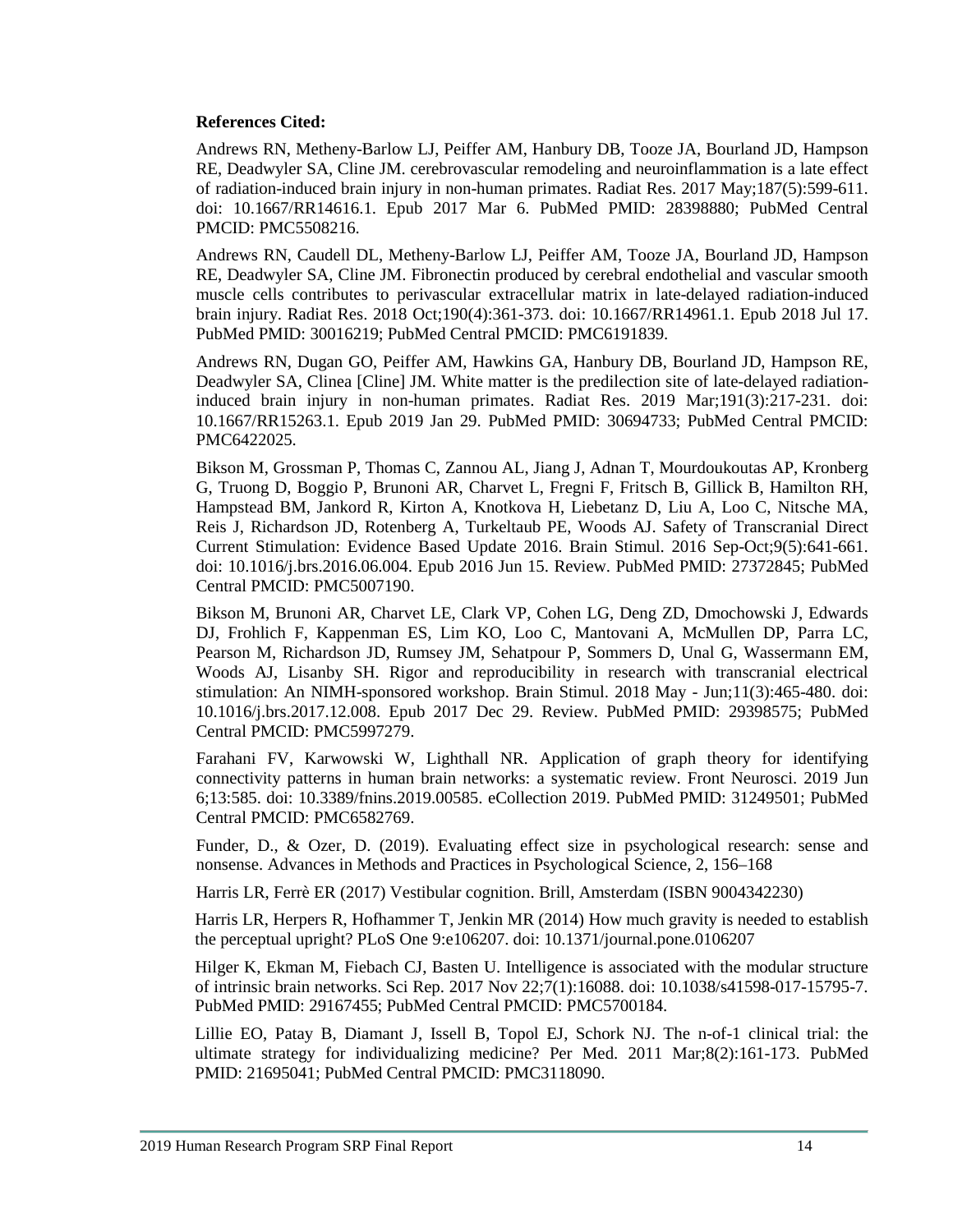Munoz E, Filshtein T, Bettcher BM, McLaren D, Hedden T, Tommet D, Mungas D, Therneau T. Cognitive function and neuropathological outcomes: a forward-looking approach. J Neurol. 2019 Aug 21. doi: 10.1007/s00415-019-09516-5. [Epub ahead of print] PubMed PMID: 31435771.

Nitsche MA, Paulus W. Sustained excitability elevations induced by transcranial DC motor cortex stimulation in humans. Neurology. 2001 Nov 27;57(10):1899-901. PubMed PMID: 11723286.

Paulus MP, Thompson WK. Computational approaches and machine learning for individual-level treatment predictions. Psychopharmacology (Berl). 2019 May 27. PubMed PMID:31134293.

Sizemore AE, Phillips-Cremins JE, Ghrist R, Bassett DS. The importance of the whole: Topological data analysis for the network neuroscientist. Netw Neurosci. 2019 Jul 1;3(3):656- 673. doi: 10.1162/netn\_a\_00073. eCollection 2019. PubMed PMID: 31410372; PubMed Central PMCID: PMC6663305.